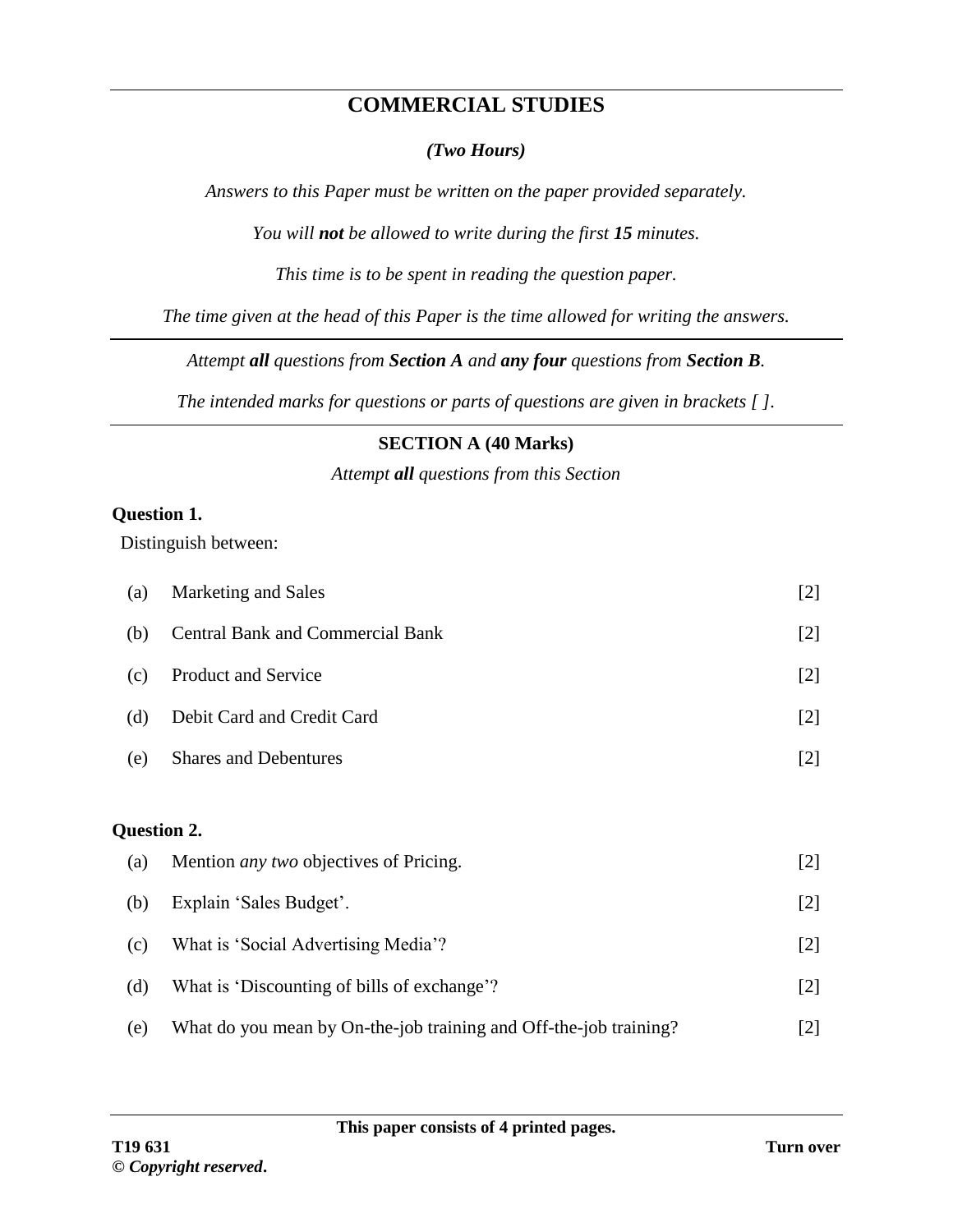## **Question 3.**

| (a) | What is meant by 'Deferred Revenue Expenditure'?         |                   |
|-----|----------------------------------------------------------|-------------------|
| (b) | What do you understand by 'Semi-variable Costs'?         | $\lceil 2 \rceil$ |
| (c) | How do warehouses help in price stabilization?           | $\lceil 2 \rceil$ |
| (d) | Why is a 'Master Budget' also known as a Summary Budget? | [2]               |
| (e) | Explain the term 'Logistics'.                            |                   |

## **Question 4.**

| (a) | What is 'National Electronic Fund Transfer'?                           |                   |
|-----|------------------------------------------------------------------------|-------------------|
| (b) | State <i>any two</i> precautions while using an 'ATM'.                 | $[2]$             |
| (c) | What do you understand by 'Health Insurance'?                          | $\lceil 2 \rceil$ |
| (d) | What do you mean by Internet and Cyber Fraud?                          | $\lceil 2 \rceil$ |
| (e) | Explain <i>any two</i> features of Environment (Protection) Act, 1986. | 121               |

#### **SECTION B (40 Marks)**

*Attempt any four questions from this Section*

## **Question 5.**

| (a) | State <i>any five</i> expectations of employers from a business enterprise.          | $\lceil 5 \rceil$ |
|-----|--------------------------------------------------------------------------------------|-------------------|
| (b) | Briefly discuss <i>any five</i> advantages of E-commerce over traditional methods of |                   |
|     | transactions.                                                                        |                   |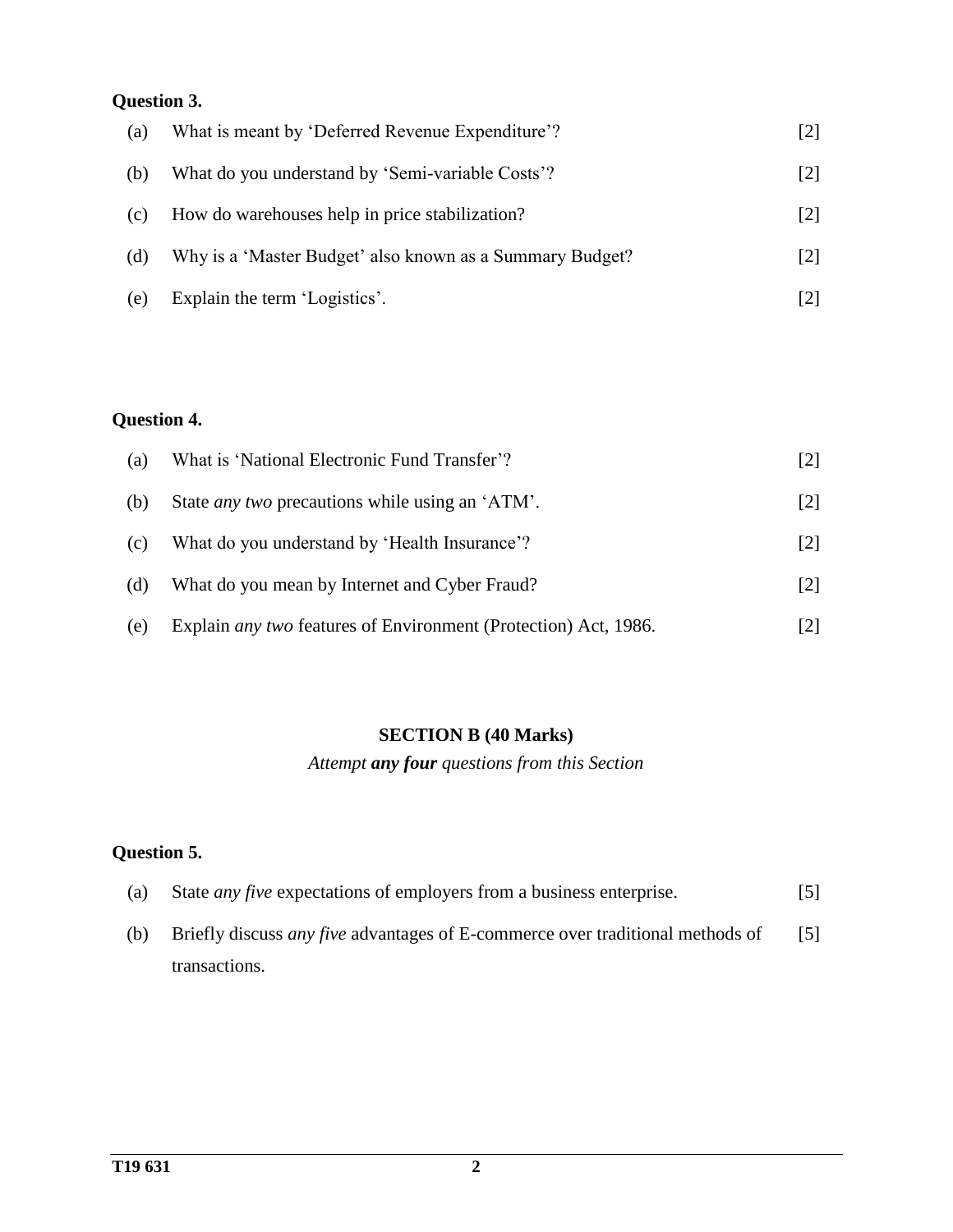# **Question 6.**

| (a) | What is an Advertising Agency? Explain any two of its functions.                   | [5]               |
|-----|------------------------------------------------------------------------------------|-------------------|
| (b) | Explain <i>any five</i> rights enjoyed by consumers as per The Consumer Protection | $\lceil 5 \rceil$ |
|     | Act, 1986.                                                                         |                   |

## **Question 7.**

| (a) | What is a Capital Market? Explain any two of its functions. | $\lceil 5 \rceil$ |
|-----|-------------------------------------------------------------|-------------------|
| (b) | Explain <i>any five</i> objectives of Industrial Relations. |                   |

## **Question 8.**

| (a) | Explain the 'Clearing House Function' of the Central Bank.  |  |
|-----|-------------------------------------------------------------|--|
|     | (b) Explain <i>any five</i> disadvantages of Air Transport. |  |

## **Question 9.**

| (a) | Explain the following Principles of Insurance:                                  |  |
|-----|---------------------------------------------------------------------------------|--|
|     | Doctrine of Subrogation<br>(i)                                                  |  |
|     | Mitigation of Loss<br>(i)                                                       |  |
| (b) | Explain briefly <i>any five</i> functions of 'Central Pollution Control Board'. |  |